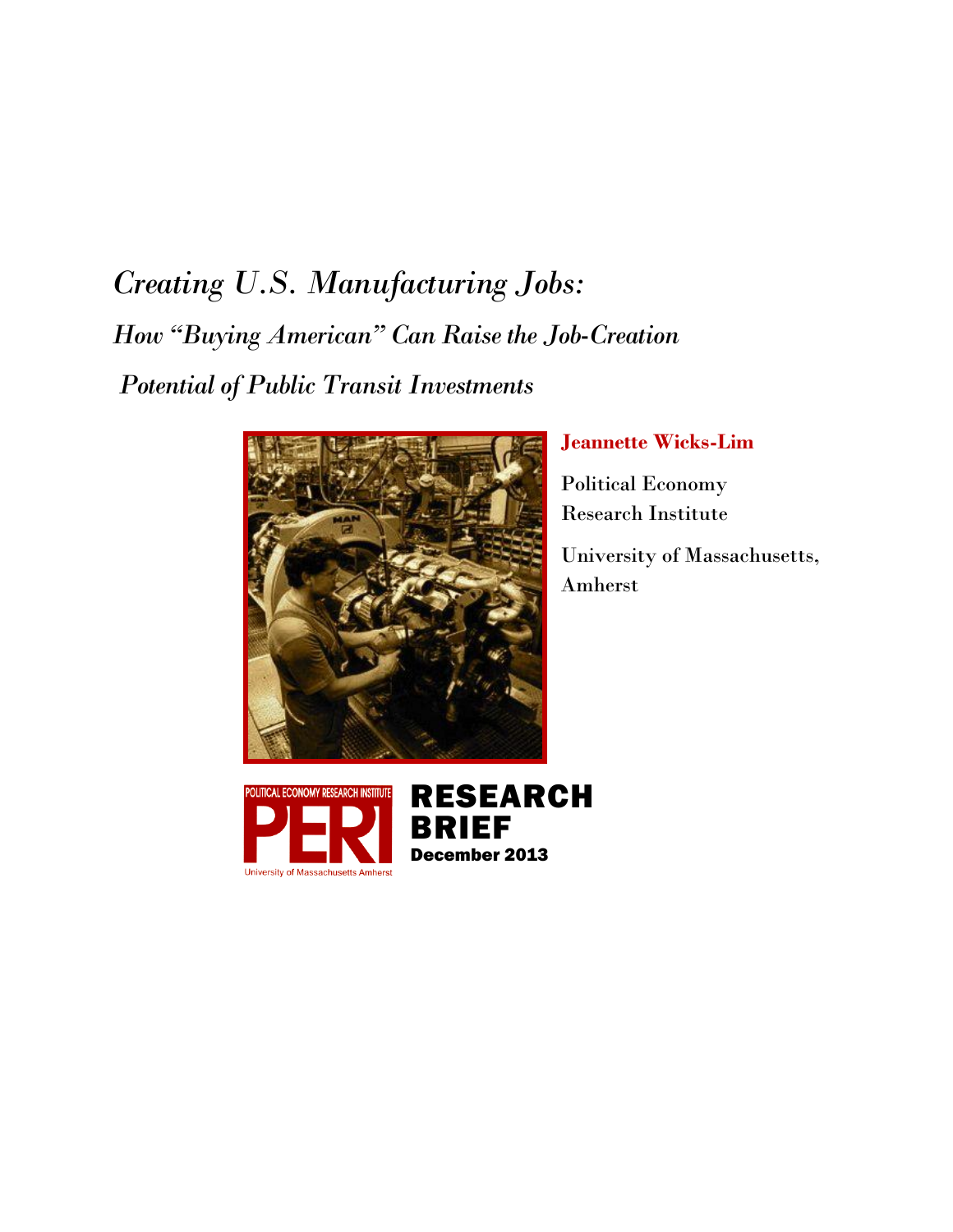# *Creating U.S. Manufacturing Jobs: How "Buying American" Can Raise the Job-Creation Potential of Public Transit Investments*

# JEANNETTE WICKS-LIM

*December 2013*

 $\overline{a}$ 

INTRODUCTION Across the United States, transit agencies at all levels of government—local, state, and federal—make annual purchases of new vehicles for their public transportation systems. Current investments in new railway vehicles and buses average about \$5.6 billion (2012 dollars) annually.<sup>1</sup> Concerns over pollution, traffic, and climate change may push the nation to reach for a more expansive goal: to double ridership in 20 years. This would require an estimated \$12.8 billion worth of annual rolling stock purchases.<sup>2</sup>

> The Federal Transportation Administration (FTA) uses a "Buy America" requirement to raise the job-creation potential of such public investments that uses its funds. Specifically, the Buy America provision requires that all final assembly of the railway vehicles and buses purchased with FTA grant dollars must occur within the U.S., and all components and subcomponents must have more than 60 percent domestic content. The goal of this Buy America requirement is to insure that U.S. taxpayers' dollars create jobs in the U.S., rather than overseas by promoting greater domestic content in these vehicles.<sup>3</sup>

> A key policy question therefore is: How many jobs does the U.S. economy gain when manufacturers raise the domestic content of their products? This research brief presents estimates which show that, on average, when manufacturers fully source the components and subcomponents of their vehicles domestically they create at least 26 percent more jobs than manufacturers that only meet the 60 percent Buy America requirement. Clearly on a case-by-case basis, stronger requirements would significantly raise the number of U.S. jobs created from these public investments.

> An increase in jobs of this magnitude can also meaningfully boost U.S. manufacturing employment, particularly when considered in combination with efforts to gradually increase public transit ridership. To double public transit ridership over 20 years

<sup>1</sup> These investment levels are reported in *Reviving the U.S. Rail and Transit Industry: Investments and Job Creation* by Joan Fitzgerald, Lisa Granquist, Ishwar Khatiwada, Joe McLaughlin, Michael Renner, and Andrew Sum (Table 10 on p. 22). See also: Appendix A of the American Public Transportation Association's *2013 Fact Book* (Washington DC: American Public Transportation Association, 2013).

<sup>2</sup> The current investment level is as of 2008, expressed in 2012 dollars. I chose the 2008 year in order to avoid any temporary influx of federal spending due to the American Recovery and Reinvestment Act of 2009.

<sup>&</sup>lt;sup>3</sup> For a description of the "Buy America" program see: http://www.fta.dot.gov/newsroom 546.html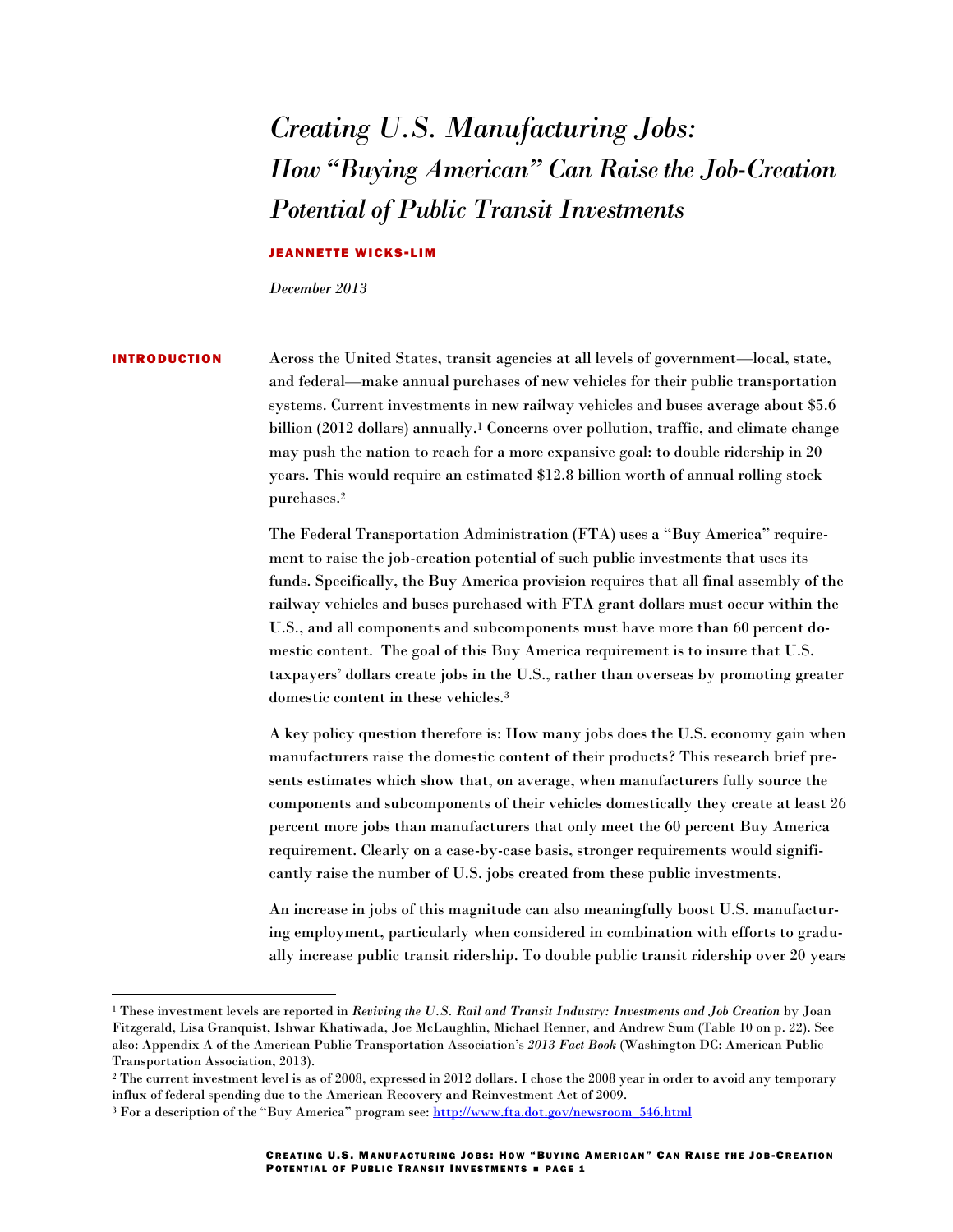would likely involve \$10.2 billion of annual spending on railway vehicles and buses tied to federal assistance. At this level of investment, raising the domestic content of these rolling stock purchases from 60 to 100 percent would create an estimated 21,400 more Full-Time Equivalent (FTE) jobs4, 9,300 of which would be in related manufacturing.<sup>5</sup> Adding this many new jobs to the durable manufacturing sector would lift its current rate of annual job growth by nearly one-fifth (17 percent) from 0.72 percent to 0.85 percent.<sup>6</sup>

## THE DOMESTIC CONTENT OF TODAY'S PUBLIC TRANSIT VEHICLES

Today's public transit manufacturers appear to range widely in terms of the domestic content of their vehicles. Two case studies suggest a range of between 60 percent and 100 percent domestic content among major public transit vehicle manufacturers.<sup>7</sup>

In 2012, two major railway vehicle manufacturers—Siemens and Kinkisharyo Limited—submitted production plans in their contract bids for supplying 78 light rail vehicles to the Los Angeles County Metropolitan Transportation Authority. Their bids to produce the same product diverged sharply in terms of the level of domestic content of their railway vehicles.

Of the ten most expensive inputs for these railway vehicles, eight are components. The other two major cost inputs include final assembly, and design and engineering. Table 1 lists the eight components, and whether each manufacturer planned to source the component domestically.

For Siemens, these eight components made up 70 percent of the total value of its more than \$3 million light rail vehicle and would be sourced domestically. All components, including these eight, add up to 82 percent of the total railway vehicle's value. I use these figures to estimate the possible range of domestic content of the proposed Siemens railway vehicle, since I do not have information on all the components. Assuming that the components not listed in Table 1—which make up 12 percent of the total railway vehicle value—have *foreign* sources, then the domestic content of the railway vehicle would be, at minimum, 86 percent (70 percent/82 per-

l

<sup>4</sup> All job numbers discussed here and throughout refer to "job-years." For example, a one-time investment of \$10 billion will support 21,400 FTE job-years, i.e., 21,400 full-time jobs that each last one year. If the \$10 billion is an annual investment, then these 21,400 FTE positions would be sustained each year.

<sup>5</sup> "Related manufacturing" refers to the 15 manufacturing sectors with the largest gains in jobs associated with an increase in the final demand of railway vehicles and buses. These include such industries as: plate work and fabricated structural product manufacturing, relay and industrial control manufacturing, iron and steel mills and ferroalloy manufacturing, primary smelting and refining of copper, paint and coating manufacturing, and others.

 $60.72$  percent is the employment growth rate for durable manufacturing. This growth rate is estimated by comparing the average employment level from January 2012-September 2012 (7.46 million) to the average employment level from January 2013-September 2013 (7.51 million; September is the latest available data at the time of this writing). If the average employment level during 2013 had been 9,300 higher, the annual employment growth rate would have been 0.85 percent. These estimates are from the establishment data of the Bureau of Labor Statistics Current Employment Statistics program. <sup>7</sup> To my knowledge, no systematic research exists on the question of the range of domestic content among finished railway

vehicles produced for the U.S. market.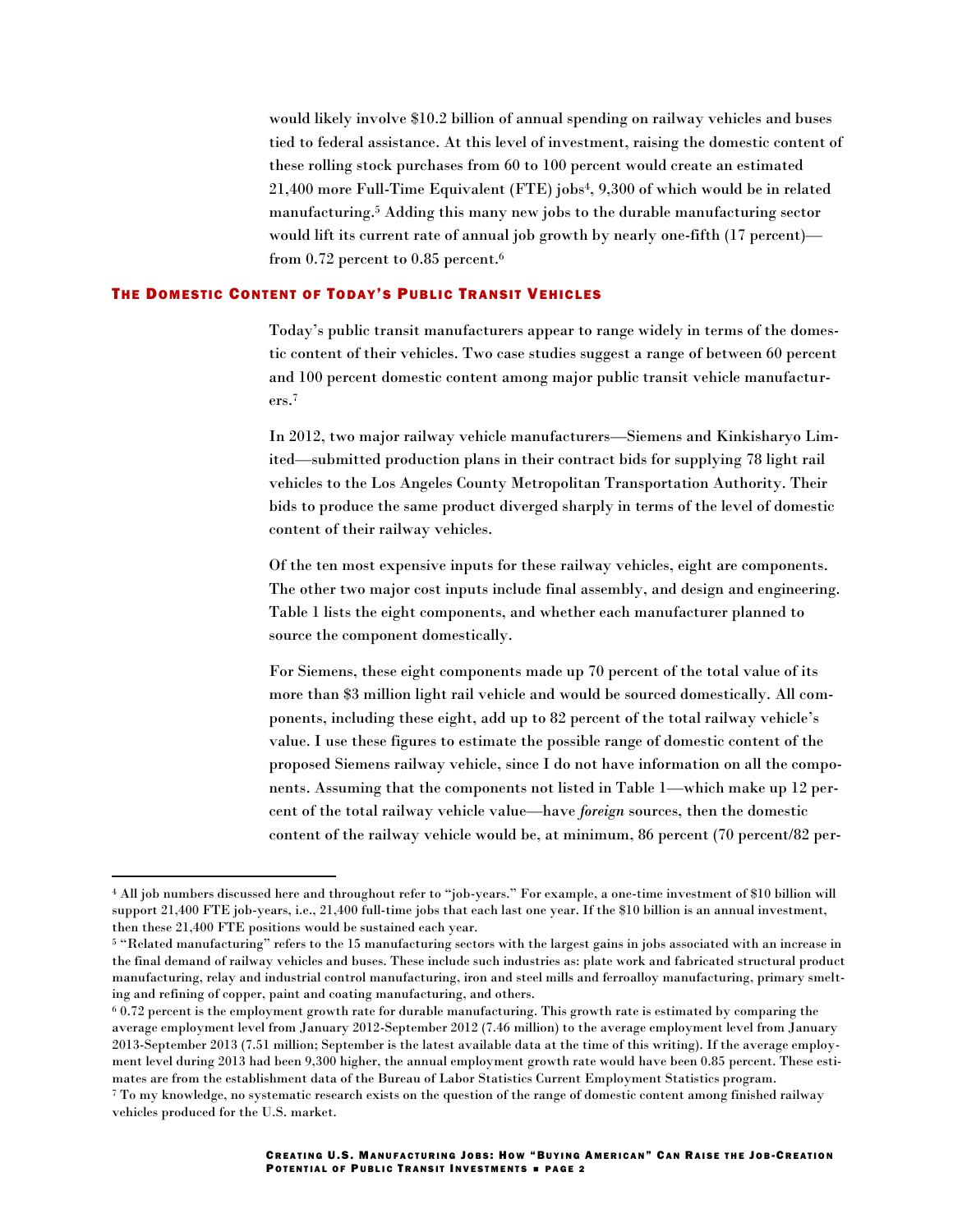cent = 86 percent). At maximum, assuming now that the components not listed in Table 1 have *domestic* sources, then the Siemens railway vehicle would have 100 percent domestic content. In other words, based on Siemens' bid proposal, the domestic content of its railway vehicles would have a domestic content level in the range of about 90 percent to 100 percent.

In contrast, Kinkisharyo uses foreign sources for the two highest value major components – the railway vehicle's bogie and carshell (see rows 1 and 2 of Table 1). These two components make up 24 percent of its railway vehicle value. The remaining six components in Table 1, all with domestic sources, make up 29 percent of Kinkisharyo's railway vehicle.<sup>8</sup>

TABLE 1: DOMESTIC CONTENT OF LIGHT RAIL VEHICLES PROPOSED BY TWO MAJOR RAILWAY VEHICLE MANUFACTURERS: SIEMENS AND KINKISHARYO

| <b>Component Costs</b>                                                                | <b>Siemens</b>             |                     | Kinkisharyo         |                     |
|---------------------------------------------------------------------------------------|----------------------------|---------------------|---------------------|---------------------|
|                                                                                       | <b>Domestic</b><br>Source? | % of Total<br>Value | Domestic<br>Source? | % of Total<br>Value |
| 1. Truck/Bogie                                                                        | Yes                        | 24%                 | <b>No</b>           | 6%                  |
| 2. Carshell                                                                           | Yes                        | 12%                 | <b>No</b>           | 18%                 |
| 3. Exterior/Interior/Underfloor items                                                 | Yes                        | 11%                 | Unknown             | 9%                  |
| 4. Propulsion System & Controls                                                       | Yes                        | 6%                  | Yes                 | 9%                  |
| 5. Friction Break and Pneumatic control                                               | Yes                        | 6%                  | Yes                 | 4%                  |
| 6. Passenger Doors & Controls                                                         | Yes                        | 4%                  | Yes                 | 3%                  |
| 7. Automatic Train Protection & Train-to-Wayside Communications                       | Yes                        | 4%                  | Yes                 | 2%                  |
| 8. Coupler & Draft Gear                                                               | Yes                        | 3%                  | Yes                 | 2%                  |
| % of Total Railway Vehicle Value: Components Listed                                   | 70%                        |                     | 53%                 |                     |
| % of Total Railway Vehicle Value: All Components<br>(including those not listed here) | 82%*                       |                     | 66%*                |                     |

*Source: The Los Angeles Alliance for the New Economy (LAANE) collected these production costs data directly from manufacturers and supplied them to the author.* 

*\* The remaining railway vehicle value not made up by components (18% for Siemens and 33% for Kinkisharyo) includes such inputs as final assembly, design and engineering, tests, freight costs, etc.*

> Here again, I can estimate the possible range in domestic content for the components of this railway vehicle by making some assumptions about the components not listed in Table 1. All components, including those not listed in Table 1, make up 66 percent of the railway vehicle's value. Assuming that the components not listed in Table 1 have foreign sources, Kinkisharyo's railway vehicle would have, at minimum, a domestic content level of 44 percent (44 percent  $= 29$  percent/66 percent). If the unlisted components have domestic sources, then the railway vehicle's domestic content would rise to a possible 63 percent [63 percent =  $(29$  percent + 13 percent)/66 per-

<sup>8</sup> I assume for this exercise that the Exterior/Interior/Underfloor items have a *domestic* source.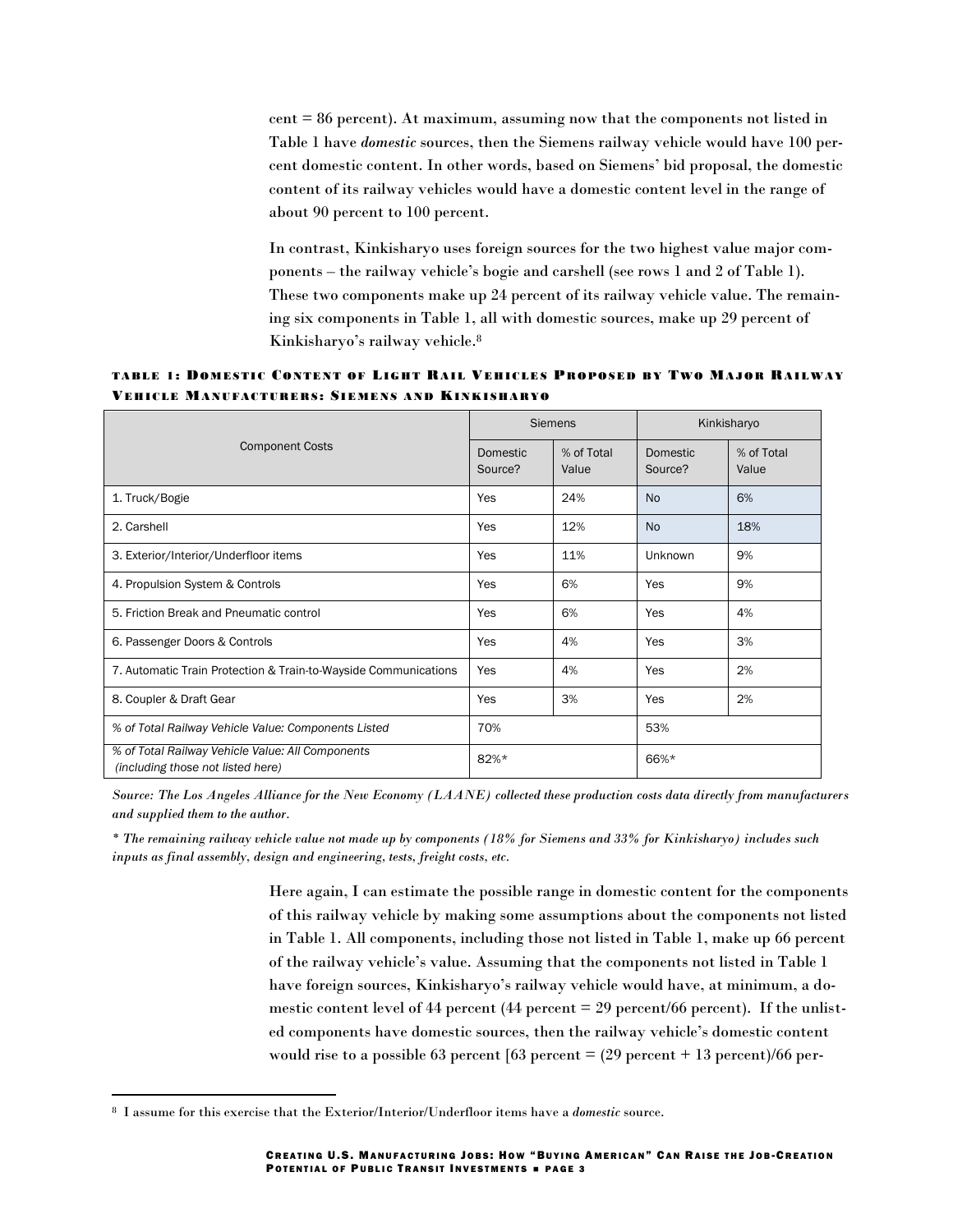cent]. Therefore, based on Kinkisharyo's bid proposal, the domestic content of its railway vehicles would have a domestic content level in the range of about 40 percent to 60 percent.

Clearly, Siemens and Kinkisharyo have made distinctly different choices about where to source their components. The bids of these two railway vehicle manufacturers suggest that there exists a wide range in the level of domestic content in new railway vehicles produced by today's major competitors.

The bus manufacturing industry appears to operate in a similar way. As of 2010, five companies dominated the transit bus market, covering 98 percent of sales. Of these, three are subsidiaries of foreign firms, and two are U.S. companies. Researchers at Northeastern University found that, "Only one of the five, Gillig, does all of its product development and vehicle manufacturing exclusively in the United States; the others produce domestically only what is required under the Buy America provisions."9

Overall then, there appears to exist a wide range – roughly between 60 percent and 100 percent – in the level of domestic content among both railway vehicles and buses. That observation, in turn, suggests that raising the domestic content requirement significantly above 60 percent could have a real impact on the employment levels generated by investments in public transit. What jobs impact would result from increasing the domestic content level from the low-end to the high-end of this range? I turn next to that question.

# POTENTIAL SOURCES OF JOB GAINS

l

There are three basic channels through which an increase in the domestic content of railway vehicles and buses can cause the number of jobs created by public transit investments to rise.

**(1) Direct Jobs.** Direct jobs are the jobs involved in the production of the final product of railway vehicles and buses. In other words, these are jobs directly generated by original equipment manufacturers (OEMs), also called railway vehicle builders and bus builders.

The typical railway vehicle or bus OEM is not vertically integrated, i.e., its main activity is to complete the final stages of the production process, relying on other firms to produce most of the components it uses.<sup>10</sup> As a result, the impact of raising the

<sup>9</sup> See p. 15 of *Reviving the U.S. Rail and Transit Industry: Investments and Job Creation* by Joan Fitzgerald, Lisa Granquist, Ishwar Khatiwada, Joe McLaughlin, Michael Renner, and Andrew Sum (Boston, MA: Northeastern University, 2008). <sup>10</sup> This is documented in the following industry reports: (1) *U.S. Manufacture of Rail Vehicles for Intercity Passenger Rail and Urban Transit* by Marcy Lowe, Saori Tokuoka, Kristen Dubay, and Gary Gereffi (Durham, NC: Center on Globalization, Governance, and Competitiveness, Duke University, 2010); (2) "Public Transit Buses: A Green Choice Gets Greener," In *Manufacturing Climate Solutions: Carbon-Reducing Technologies and U.S. Jobs* by Marcy Lowe, Bengu Aytekin, and Gary Gereffi (Durham, NC: Center on Globalization, Governance, and Competitiveness, Duke University, 2009); and (3) "Rolling Stock: Locomotives and Railway vehicles, Industry and Trade Summary," Office of Industries, Publication ITS-08, March 2011 Control No. 2011001, Washington, DC: United States International Trade Commission.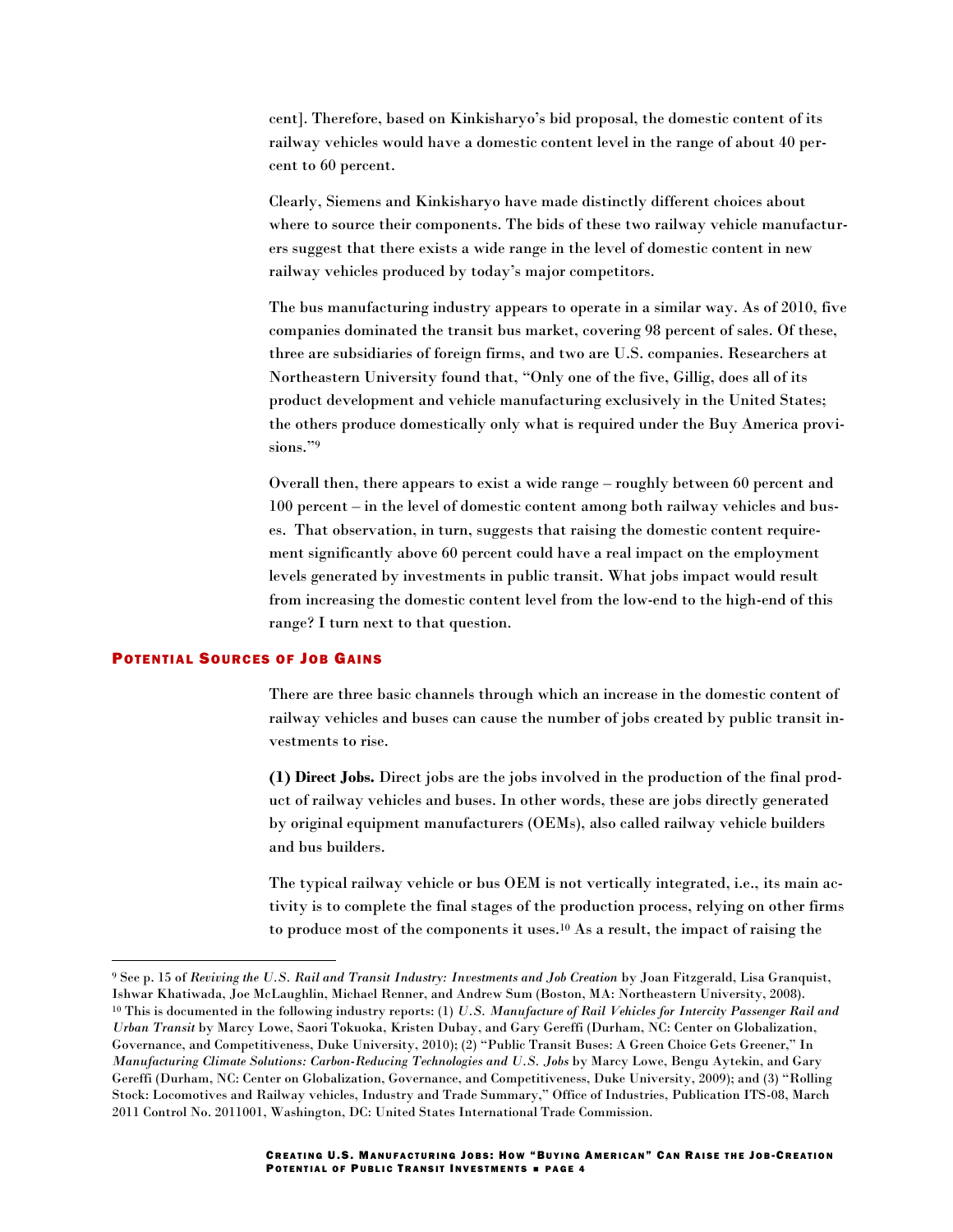domestic content of components will not have its strongest impact on direct jobs. However, OEMs in both sectors commonly manufacture a select number of their own components. Railway vehicle OEMs typically manufacture their own car shells and some of their propulsion components. Bus OEMs typically manufacture their own bus chassis, bus bodies and interiors.

Raising the domestic content of the components that OEMs produce themselves will raise the number of "direct" jobs – the jobs created by the railway vehicle builders and bus builders themselves. These are, therefore, all jobs in the manufacturing sector.

TABLE 2. NUMBER OF FTE JOBS CREATED BY \$1 MILLION PUBLIC INVESTMENTS IN NEW MASS TRANSIT VEHICLES, AT DIFFERENT LEVELS OF DOMESTIC CONTENT

| A. Railway vehicles                                       | Employment Multiplier (FTE jobs per \$1 million in spending) |               |              |            |  |
|-----------------------------------------------------------|--------------------------------------------------------------|---------------|--------------|------------|--|
| Employment with domestic content level of:                | Direct jobs                                                  | Indirect jobs | Induced jobs | Total jobs |  |
| 60%                                                       | 1.8                                                          | 3.2           | 3.2          | 8.2        |  |
| 70%                                                       | 1.8                                                          | 3.5           | 3.4          | 8.7        |  |
| 80%                                                       | 1.9                                                          | 3.7           | 3.6          | 9.2        |  |
| 90%                                                       | 2.0                                                          | 4.0           | 3.8          | 9.8        |  |
| 100%                                                      | 2.0                                                          | 4.3           | 4.0          | 10.3       |  |
| Total Job Gain from Raising Domestic Content 60% to 100%: |                                                              |               |              |            |  |
| <b>B.</b> Buses                                           | Employment Multiplier (FTE jobs per \$1 million in spending) |               |              |            |  |
| Employment with domestic content level of:                | Direct jobs                                                  | Indirect jobs | Induced jobs | Total jobs |  |
| 60%                                                       | 1.0                                                          | 3.3           | 2.8          | 7.1        |  |
| 70%                                                       | 1.0                                                          | 3.5           | 3.0          | 7.5        |  |
| 80%                                                       |                                                              |               |              |            |  |
|                                                           | 1.0                                                          | 3.9           | 3.2          | 8.1        |  |
| 90%                                                       | 1.1                                                          | 4.2           | 3.4          | 8.7        |  |
| 100%                                                      | 1.1                                                          | 4.5           | 3.6          | 9.2        |  |

*Sources: IMPLAN3 with 2010 data.*

 $\overline{\phantom{a}}$ 

\**These figures are for job-years. See technical appendix for details on the methodology used to produce these estimates.*

**(2) Indirect jobs.** Indirect jobs are those at the firms that supply OEMs with their inputs, including manufacturing jobs at the suppliers of their components and subcomponents. Strengthening the Buy America provision would therefore clearly impact the number of indirect jobs.<sup>11</sup> Indirect jobs also include those created by firms

<sup>11</sup> Note that in order for a component to count as "domestically produced," its contents (subcomponents) must also meet a 60 percent domestic requirement. Therefore, the Buy America provision also applies to the parts that go into the components, including the parts that OEMs need to purchase for the components they manufacture themselves.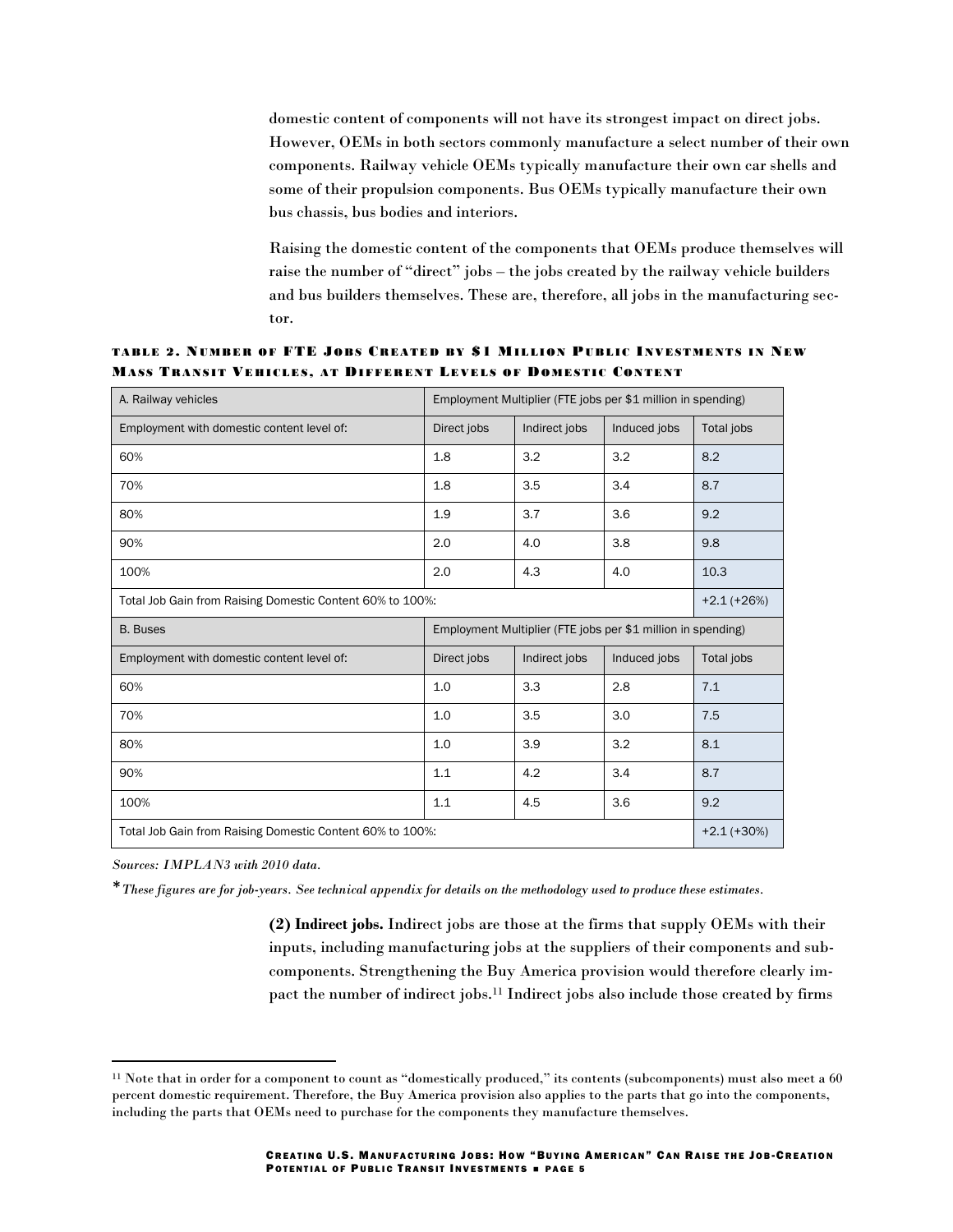that supply the OEMs with a range of inputs such as telecommunication services, natural gas service, and building maintenance and repair services.

**(3) Induced jobs.** Induced jobs result when workers holding direct and indirect jobs spend their paychecks at U.S. businesses, and stimulate further economic activity that supports even more U.S. jobs. Therefore, as the direct and indirect jobs increase due to a rise in domestic content, so too do induced jobs.

Table 2 presents figures for the level of jobs supported by a \$1 million investment in railway vehicles (panel A) and a \$1 million investment in buses (panel B). The jobs figures are broken down by job type—direct, indirect, and induced, as well as by domestic content level—60 to 100 percent.

**Total increase in jobs.** Overall, when a railway vehicle builder that just meets the current Buy America 60 percent domestic content requirement manufactures \$1 million worth of railway vehicles, this activity supports 8.2 FTE jobs, including direct, indirect, and induced jobs. This figure would rise to 9.2 FTE jobs if the domestic content of these railway vehicles increased to 80 percent. This represents a 12 percent increase in the total number of jobs. If the domestic content rose further, so that 100 percent of the components are manufactured in the U.S., the number of FTE jobs would rise to 10.3, a 26 percent increase.

In the case of bus manufacturers, the total number of FTE jobs would rise from 7.1 FTE jobs to 8.1 FTE jobs, or 14 percent, if the domestic content increased from 60 percent to 80 percent. At 100 percent domestic content, the total number of FTE jobs supported by \$1 million in spending would equal 9.2. This last figure represents a 30 percent increase from the number of FTE jobs supported at 60 percent domestic content.

In sum, U.S. job gains can range between 26 percent and 30 percent, when public transit vehicle manufacturers produce vehicles with components sourced fully from domestic supplies instead of the Buy America requirement of 60 percent. As expected, in both cases, indirect jobs contribute the largest share of this increase.

### BUY AMERICA'S POTENTIAL OVERALL IMPACT ON MANUFACTURING EMPLOYMENT

Clearly, in both the railway vehicle and bus manufacturing industries, raising the domestic content level could significantly increase the number U.S. jobs generated on a case-by-case basis—with jobs rising as much as 30 percent. To understand the potential for these job gains to impact manufacturing employment more generally, I turn now to consider the overall size of this job gain given expected public investments in railway vehicles and buses nationwide.

I specifically consider two levels of public investment. First, current spending levels: public transit agencies at all levels of government (local, state, and federal) invest, on average, about \$5.6 billion annually in new railway vehicles and buses. Second, a combination of pressures—climate change, rising fuel prices, air pollution and con-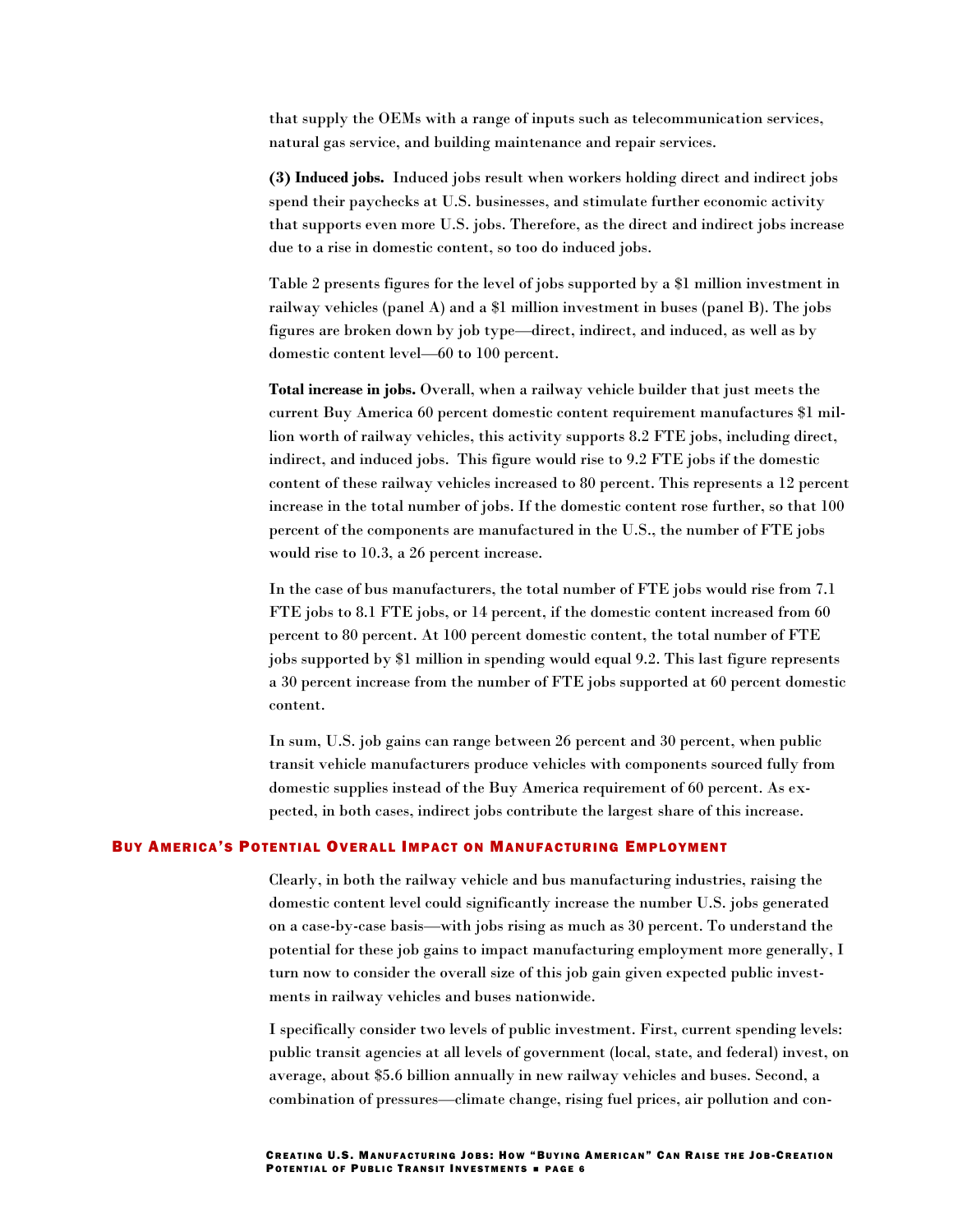gested urban roads—may push government agencies to invest a more ambitious level of spending. One estimate suggests that public investments on the order of \$12.8 billion annually would enable public transit ridership to rise at a faster rate of 3.5 percent annually compared to the 2.4 percent average annual rate.<sup>12</sup> And, at that higher pace, the nation could double public transit ridership over two decades. <sup>13</sup>

Buy America provisions would cover most but not all of such spending on new railway vehicles and buses. In 2011, for example, 80 percent of public transit agency purchases involved some sort of federal financial assistance.<sup>14</sup> This suggests that, of the two investment levels I am considering here – \$5.6 billion and \$12.8 billion – the Buy America provision would likely cover about \$4.4 billion and \$10.2 billion, respectively. In Figure 1, I present jobs estimate for the two levels of public investments that can be expected to have domestic content requirements.

For investments on a scale of \$4.4 billion annually—the current average level of public investment made in railway vehicles and buses with federal assistance—the total jobs gain from an increase in domestic content from 60 percent to 100 percent equals 9,400 FTE positions. Among these 9,400, over two-fifths are in related manufacturing sectors (4,100).

The larger scale \$10.2 billion annual investment that would double public transit ridership over 20 years would add 21,400 more FTE jobs—including 9,300 related manufacturing jobs—by raising the domestic content level.

At the lower level of spending of \$4.4 billion these job gains are meaningful, if modest, when considered in the context of the broader durable manufacturing sector. Now, only counting the added 4,100 related manufacturing jobs, these new jobs represent a 8 percent boost to the durable manufacturing sector's weak annual growth rate of 0.72 percent in 2013 to 0.78 percent.<sup>15</sup> At the \$10.2 billion spending level, raising the domestic content requirement would lift the job growth rate in durable manufacturing by a sizeable 17 percent, from  $0.72$  percent to  $0.85$  percent by adding 9,300 more related manufacturing jobs.

Overall then, a stronger Buy America requirement has the potential to meaningfully increase the number of U.S. jobs created with public investments in mass transit, especially if combined with efforts to expand public transit ridership.

<sup>13</sup> Ibid.

 $\overline{a}$ 

<sup>14</sup> See Table 13 of the report, "Public Transportation Investment Data," 7th edition (updated July 1, 2013), published by APTA. Note that while the figure cited in the table for rail is 36 percent with no federal funding, the main text of the report states that, "The lower value of the percent using federal assistance for rail vehicles compared to buses may be due in part to the age of the rail vehicles…over one-fifth of rail vehicles were purchased before 1980 when the federal financial program was relatively small (p. 21)." Therefore, I estimate that for *future* purchases, the proportion of rail vehicles that use federal assistance will be comparable to buses. The APTA report is available at:

<http://www.apta.com/resources/reportsandpublications/Documents/Public-Transportation-Investment-Background-Data.pdf> <sup>15</sup> This compares to a roughly two percent annual growth rate for the private sector in 2013 (through September) overall according to the BLS' Current Employment Statistics.

<sup>12</sup> These estimates come from a report commissioned by the American Public Transportation Association (APTA) and the American Association of State Highway and Transportation Officials (AASHTO) titled, *State and National Transportation Needs Analysis,* prepared in 2008 by Cambridge Systematics, Inc., Bethesda, MD.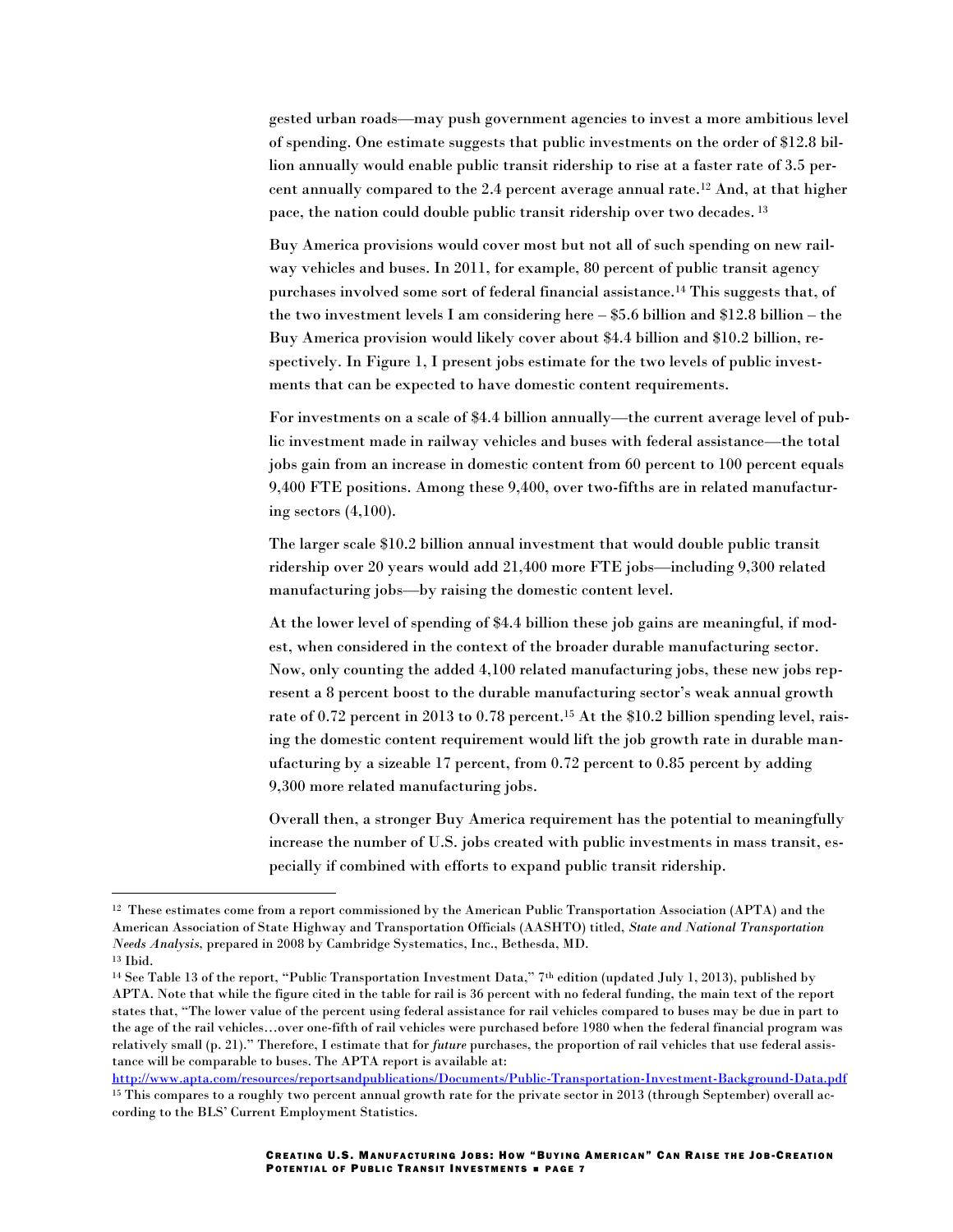# FIGURE 1. POTENTIAL JOBS CREATED BY PUBLIC INVESTMENT IN NEW MASS TRANSIT VEHICLES, AT DIFFERENT LEVELS OF DOMESTIC CONTENT



A. \$4.5 Billion: Current Level of Annual Investment with Federal Assistance

B. \$10.2 Billion: Annual Investment Needed to Double Ridership with Federal Assistance



CREATING U.S. MANUFACTURING JOBS: HOW "BUYING AMERICAN" CAN RAISE THE JOB-CREATION POTENTIAL OF PUBLIC TRANSIT INVESTMENTS . PAGE 8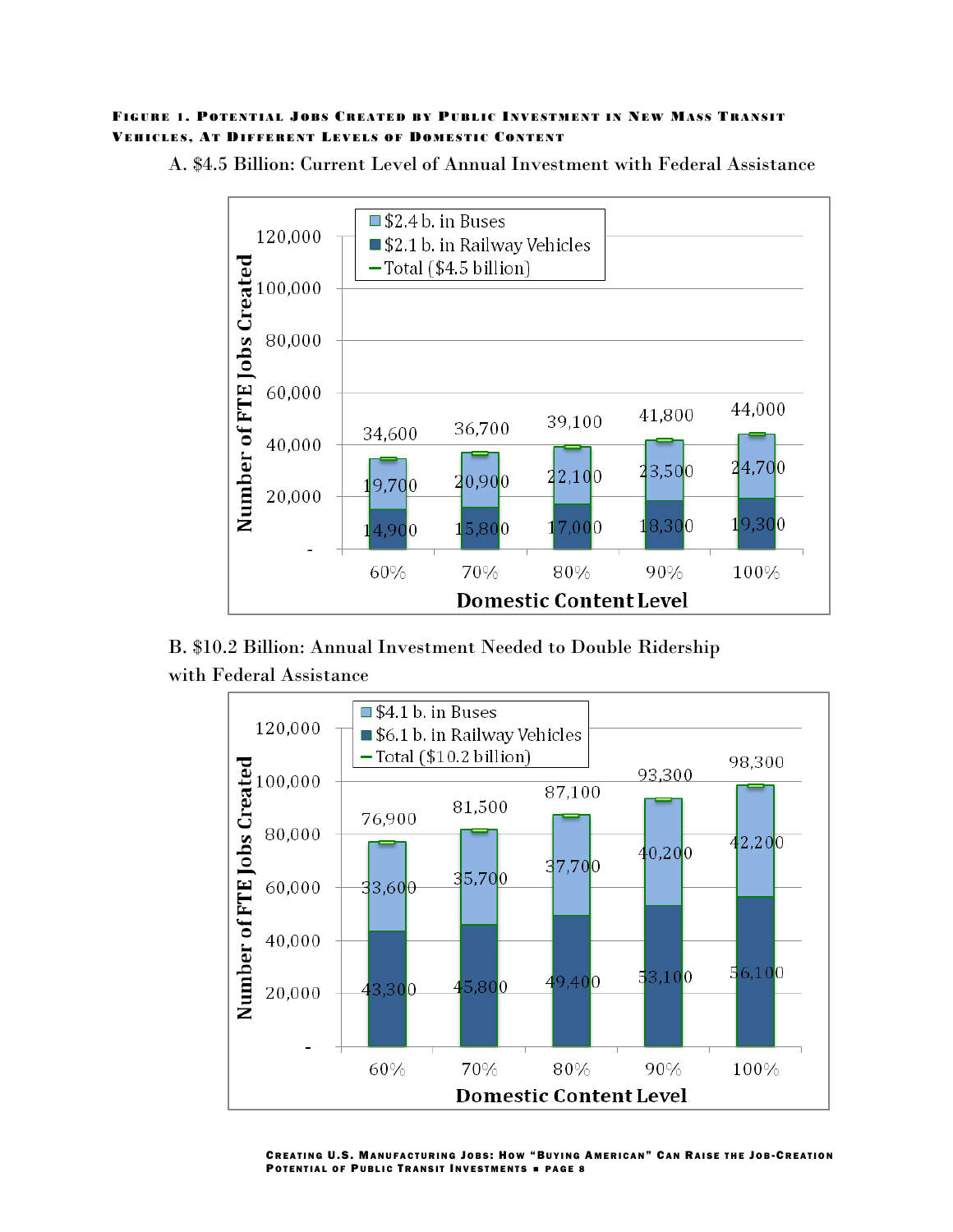#### **STRENGTHENING THE BUY AMERICA POLICY**

Increasing the domestic content of buses and trains – buying "American" – clearly adds jobs, including many manufacturing jobs, to the U.S. economy. Requiring a high domestic content level in mass transit equipment can therefore help public transit agencies accomplish two important goals with the same taxpayer dollar: (1) acquire equipment for essential public transit service, and (2) promote decent employment opportunities necessary for a robust economy.

The Buy America policy can also serve a third, longer-run, purpose. By supporting U.S.-based production, the policy can help advance American transit manufacturing into a more internationally competitive position across the industry's entire supply chain, including, for example, high-value railcar bogies and car shells. This would maximize the sector's ability to generate high-quality jobs in the U.S. These three goals provide a clear rationale for a Buy America policy.

Buying American, however, should not be a goal in and of itself. The three goals listed above need to be squarely front and center when evaluating how strong Buy America policies should be. If, for example, a "Buy America" policy results in U.S. jobs with poor working conditions, poorly performing manufacturers, or making public transit projects cost-prohibitive then the policy would need to be reformed. Otherwise, Buy America policies can get sidetracked from these specific economic objectives and fixate on a single goal of preserving jobs for U.S. workers only, fostering damaging xenophobic attitudes. Such a nationalist impulse can also work at crosspurposes with efforts to promote decent employment worldwide.

This brief begins the research necessary to evaluate the economic rationale for a stronger Buy America policy. Specifically, this research note asks: If the mass transit equipment purchased with taxpayer dollars exceeds the domestic content level called for by current regulation, i.e., 60 percent, would the U.S. experience a meaningful gain in employment? The answer is yes.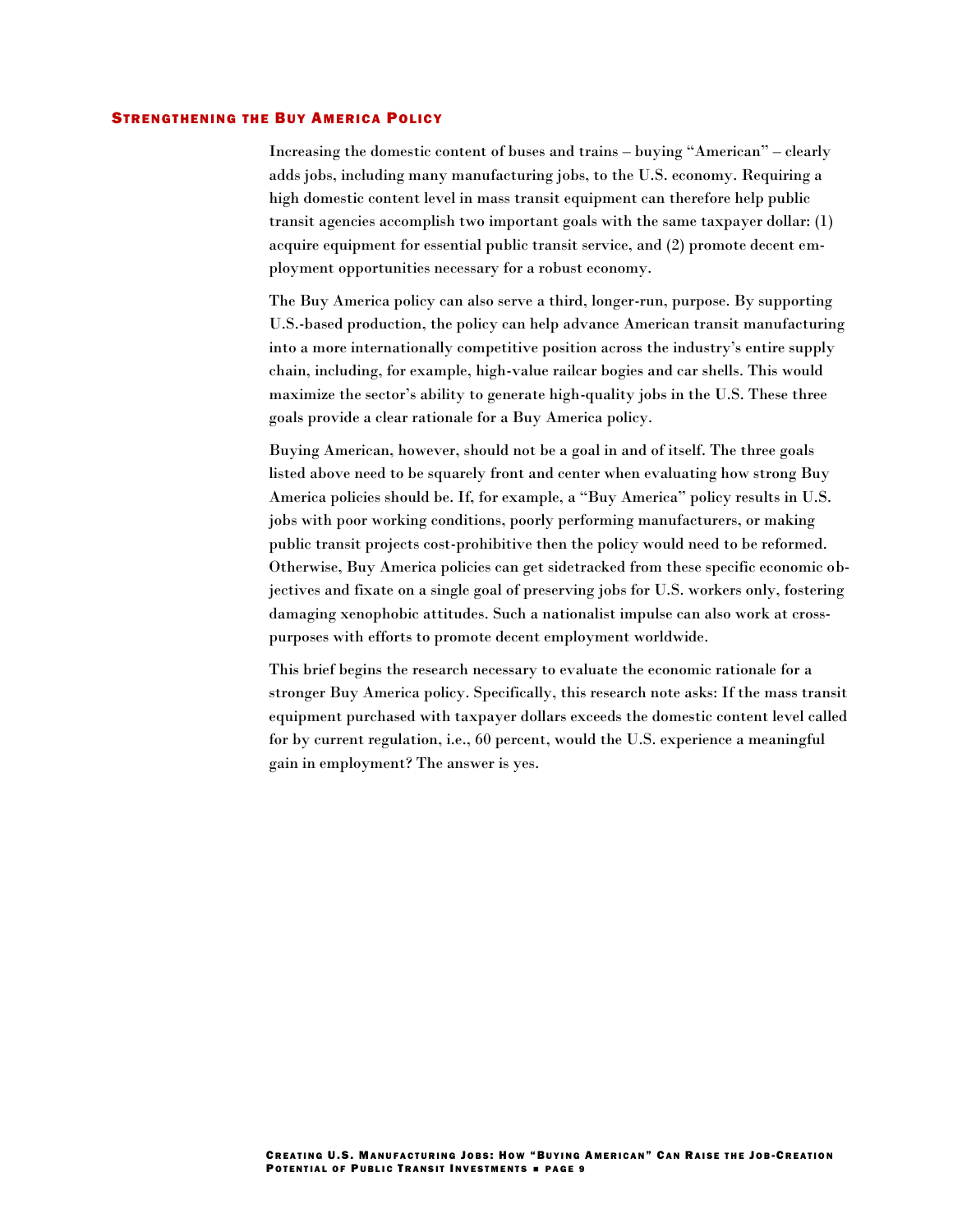#### **TECHNICAL APPENDIX**

 $\overline{a}$ 

*1. Methodology for estimating employment multipliers*

I begin by using IMPLAN  $3.0^{16}$  with 2010 data to model a \$100 million (in 2012\$) increase in demand for railway vehicles and locomotives, and (separately) a \$100 million increase in the demand for buses. IMPLAN specifically allows the analyst to model a \$100 million increase in the demand for output from railroad rolling stock manufacturing firms (NAICS 336510) and heavy duty truck manufacturing (NAICS 336120). All the figures are based on a national model.

Note that whether I model the impact for \$100 million or \$1 million does not change the relative size of the jobs impact. This is because, as explained in the Pollin et al. 2009 report, *The Economic Benefits of Investing in Clean Energy,* IMPLAN's modeling, "…assumes that a given amount of spending will have a proportionate effect on employment no matter how much the level of spending changes, either up or down. For example, the impact of \$1 billion on a [specific] project will be exactly 1,000 times great than spending only \$1 million on the exact same project (p. 23)."<sup>17</sup> Therefore, to produce the employment multiplier figures per \$1 million, I would simply scale down the IMPLAN figures by a factor of 100 to produce the numbers presented in Table 2.

The employment figures are expressed in terms of full-time equivalent positions (FTEs), equal to 2080 hours per position (52 weeks x 40 hrs./wk.). I convert IMPLAN's job (headcount) estimates into FTE positions by using IMPLAN's conversion factors. These factors are sector specific national averages. 18

## *2. Estimating the impact of increasing the domestic content level*

**Direct jobs.** In order to account for the impact of increasing the domestic content of the components manufactured by OEMs, I need to know what share of the total value of the finished product the OEM-produced components represent. I can then increase the level of domestic content of that share of the value of the railway vehicles (or buses), starting from 60 percent.

Based on government data, industry literature, as well as data collected by LAANE (featured in Table 1 above), I approximate that OEM-manufactured components represent 34 percent of the total value of rail vehicles. Specifically, there are two sources on which I base this 34 percent figure.

<sup>16</sup> I use IMPLAN version 3 software with the 2010 data set constructed by the Minnesota IMPLAN Group, Inc. This data provides 440-industry level detail and is based on the Bureau of Economic Analysis input-output tables.

<sup>17</sup> See *The Economic Benefits of a Clean Energy Economy* by Robert Pollin, James Heintz, and Heidi Garrett-Peltier, Amherst, MA: Political Economy Research Institute, 2009. Available at:

[http://www.peri.umass.edu/fileadmin/pdf/other\\_publication\\_types/green\\_economics/economic\\_benefits/economic\\_benefits.PD](http://www.peri.umass.edu/fileadmin/pdf/other_publication_types/green_economics/economic_benefits/economic_benefits.PDF)  $\underline{\mathbf{F}}$  $\underline{\mathbf{F}}$  $\underline{\mathbf{F}}$ ; accessed April 2013.

<sup>&</sup>lt;sup>18</sup> See[: http://implan.com/v4/index.php?option=com\\_multicategories&view=article&id=628:628&Itemid=10;](http://implan.com/v4/index.php?option=com_multicategories&view=article&id=628:628&Itemid=10) accessed 5/16/2013.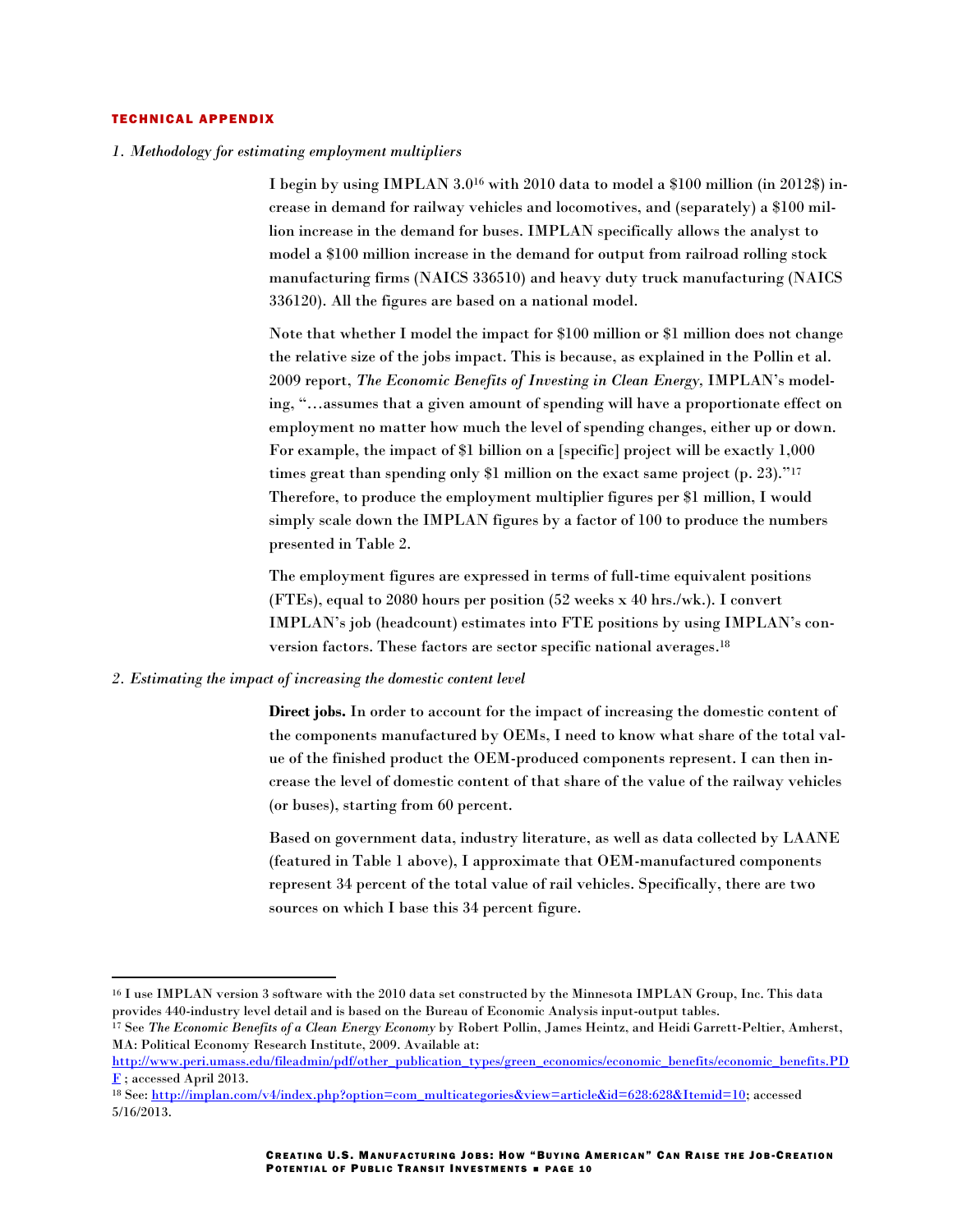First, I estimate from the U.S. Economic Census 2007, that the total value of shipments of products from the Railroad Rolling Stock Manufacturing (RRSM) sector that includes parts represents 47 percent of the total value of shipments of finished rail vehicles from the RRSM sector (see data presented in Table A1, p13).<sup>19</sup> The shipment values do not clearly identify categories of major components, subcomponents, and finished vehicles. Instead this 47 percent figure roughly approximates the value of parts along with other activities, as a ratio of the value of finished rail vehicles. In other words, it is a rough, high end, approximation.

Second, industry studies, including Lowe et al. (2010), find that railway vehicle OEMs typically produce the following components: car shells and portions of their propulsion components.<sup>20</sup> In March 2012, LAANE collected data on the value of these major components as a share of the total value of light rail vehicles from three contract bids, from major manufacturers, made to the Los Angeles County Metropolitan Transportation Authority. Those figures indicate that Siemens, Kinkisharyo, and CAF produce components that are worth 47%, 31% and 24% of the total value of their railway vehicles, respectively. Siemens' high-end estimate (the company is well-known for being more vertically integrated than other railway vehicle manufacturers) matches the high-end estimate above. To approximate the share of the total value of the finished product that OEM-manufactured components represent for the *typical* manufacturer, I use the average of these three figures, or 34%.

Therefore, when modeling the employment impacts with IMPLAN I vary the level of domestic content (with IMPLAN's Local Purchase Percentage) for that 34% share of the \$100 million in new spending.<sup>21</sup>

Unfortunately, similar data is not available for the bus manufacturing industry. However, Lowe et al. (2009) provide a detailed report on the value chain of the bus manufacturing industry, including information about what parts OEMs produce themselves.<sup>22</sup>

The bus manufacturing industry appears to have a similar structure as the RRSM industry. According to Lowe's study, bus builders commonly produce their own chassis, bus bodies and interiors. This is similar to the pattern found with RRSM OEMs that produce car shells and parts of the propulsion system (bogies/trucks).

Since the value chain for transit buses largely looks the same as the railway vehicle manufacturing industry, I vary the domestic content for a 34% share of spending on buses as well.

<sup>19</sup> Specifically, the 47 percent figure is from: (sum of rows 2, 6-12)/(sum of rows 1, 3-5) of Table A1.

<sup>20</sup> Lowe et al. 2010, *op. cit.*

<sup>21</sup> This effectively amounts to setting the LPP to the following values:

<sup>1. 86</sup> percent for a 60% domestic content level (i.e., since 60% x 34% = 20%, add that to the remaining 66% and you get 86%); 93% for 80% domestic content level, etc.

<sup>22</sup> Lowe et al. 2009, *op. cit.*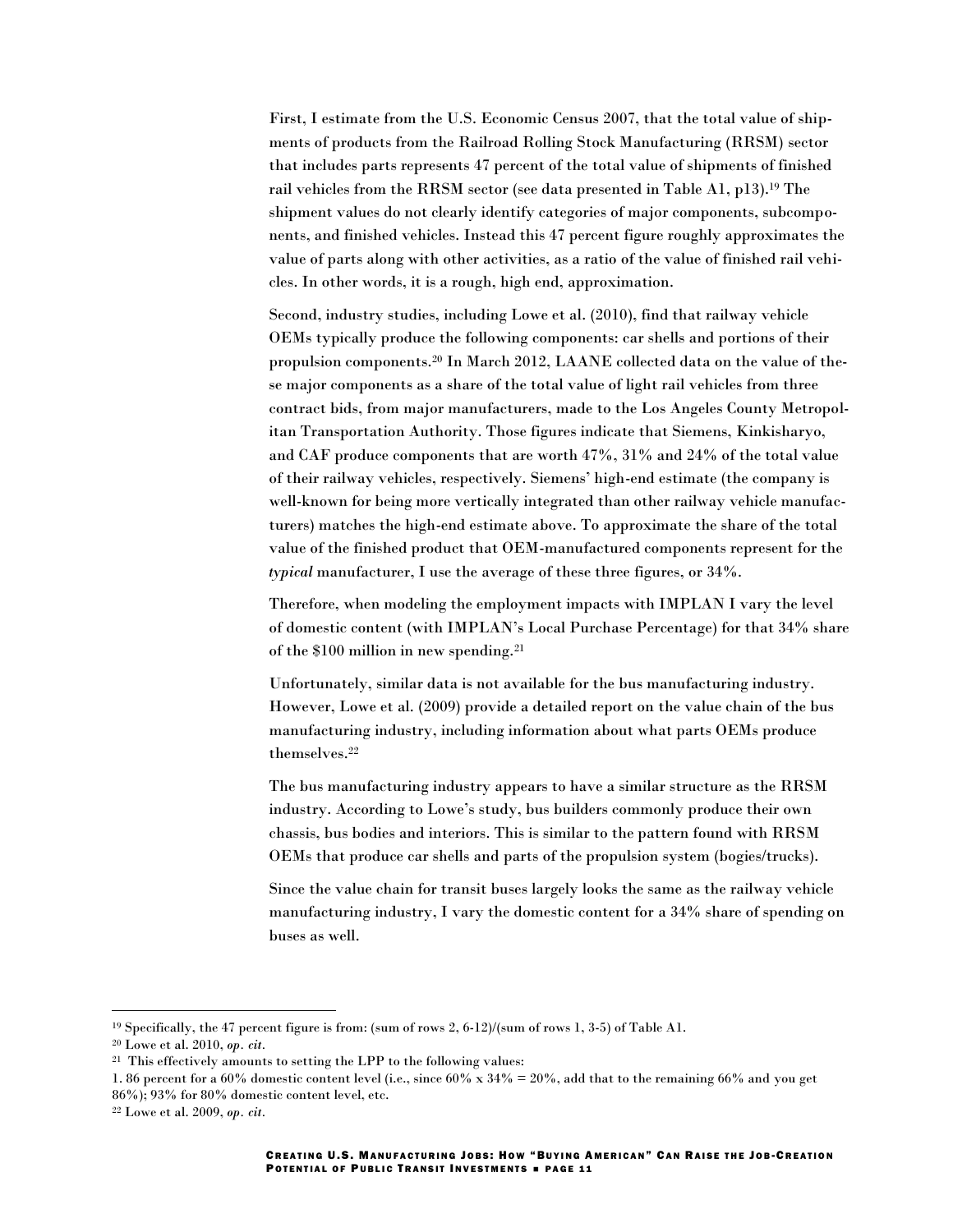**Indirect Jobs.** This involves two basic steps. First, I identify the top 15 manufacturing sectors with the largest amount of indirect output associated with the \$100 million in increased demand for the finished products based on the IMPLAN output. Second, I then use the average Regional Purchase Coefficient (RPC) for these 15 manufacturing sectors to adjust the number of jobs that would result if U.S. firms supplied 60 percent (or 70 percent, etc.) of the indirect output from these 15 manufacturing sectors.

I use the top 15 manufacturing sectors because supplying firms of components and subcomponents are scattered across various sectors. For example, in the 2010 report by Lowe et al., the researchers found that among the 159 firms that identified as Tier 2 firms that provide railway vehicle and locomotive firms with parts, they only identified 26 through rail-related NAICS codes. Therefore, in order to capture the suppliers of all components and subcomponents, I use a broad category: any manufacturing sector that produces a significant share (i.e., within the top 15) of indirect output.

**Induced jobs.** There are a variety of ways to estimate the number of induced jobs from increased spending.

The IMPLAN model uses the following approach, again as described in Pollin et al. (2009), "Induced effects are often estimated by endogenizing the household sector in the input-output model. The assumption is that increases in employee compensation (or value added) finance greater household spending, as reflected in the vector of household consumption in overall final demand."23 In the literature, there exists a range of estimates as to the ratio of induced jobs to the number of direct and indirect jobs produced by investments. Those based on endogenizing the household sector in the way just described tend to produce high-end estimates. As Pollin et al. (2009) explain, "The endogenous household model often yields very large induced effects, in part because the propensity to consume out of employee compensation (or valueadded) implicit in the endogenous household input-output model is large."<sup>24</sup> As a result, instead of using IMPLAN's estimates directly, I use the methodology developed by Pollin et al. (2009). See pages the technical appendix of that report for details [\(http://www.peri.umass.edu/fileadmin/pdf/other\\_publication\\_types/green\\_economics](http://www.peri.umass.edu/fileadmin/pdf/other_publication_types/green_economics/economic_benefits/economic_benefits.PDF) [/economic\\_benefits/economic\\_benefits.PDF](http://www.peri.umass.edu/fileadmin/pdf/other_publication_types/green_economics/economic_benefits/economic_benefits.PDF) ).<sup>25</sup>

Specifically, I begin with the basic IMPLAN estimates of the employment and output generated (and associated labor income) from \$100 million in spending in each of the two areas (railway vehicles and locomotives, and then also for buses). I then use these figures combined with Pollin et al.'s (2009) finding that about \$1 million in in-

<sup>23</sup> Pollin et al. 2009, *op. cit.*, p. 52.

<sup>24</sup> Ibid., p. 53.

<sup>25</sup> Pollin et al. 2009, *op. cit.*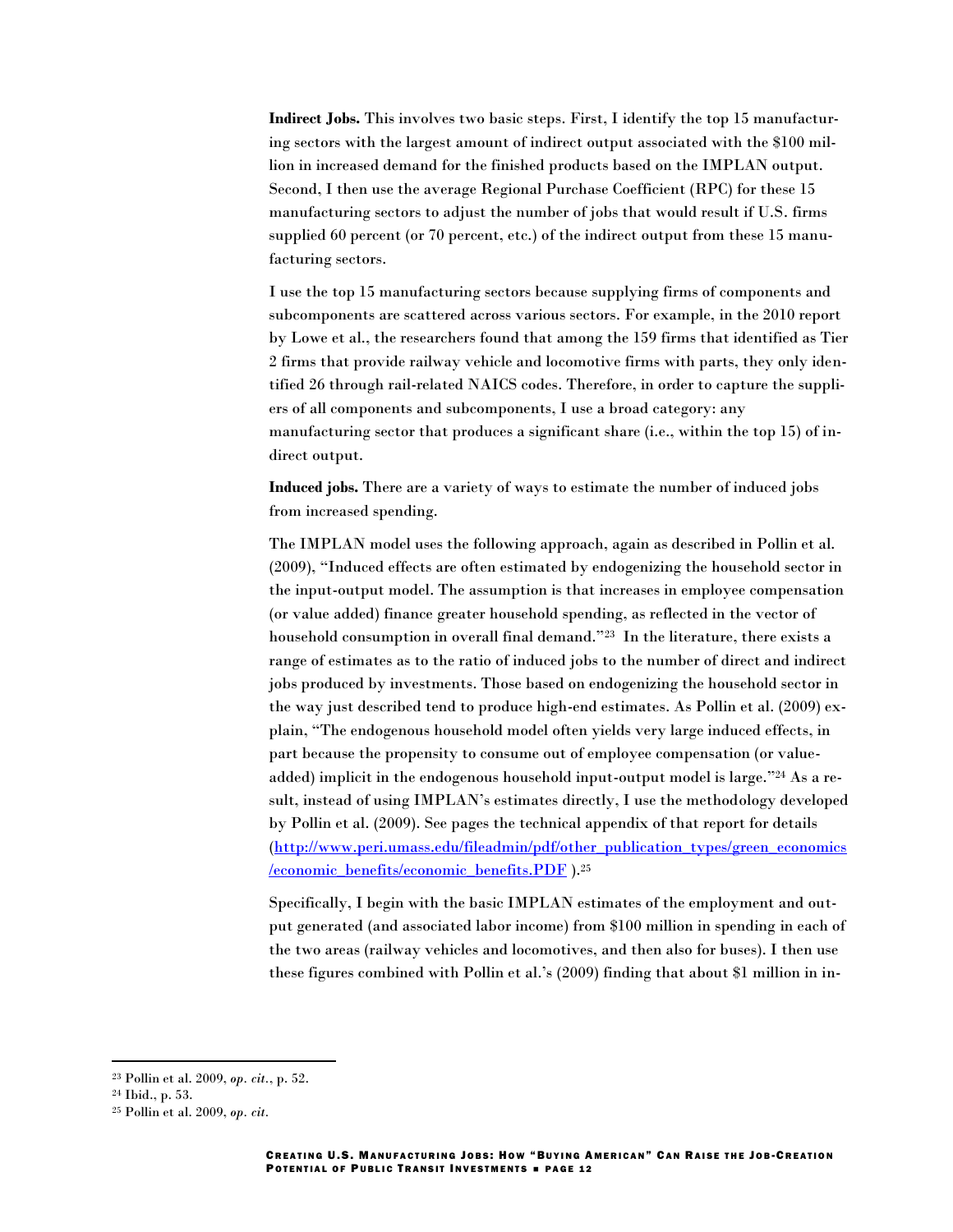creased labor income (in 2009\$) generates sufficient economic activity to support 8.7 (induced) jobs.<sup>26</sup>

**Miscellaneous notes.** I assume that the RRSM sector primarily consists of the Tier 1 OEM firms. This is not strictly correct since there are some firms within that category that are involved in other activities aside from producing finished railway vehicles. However, as I noted above, OEMs are not, for the most part, well integrated with their suppliers, and most suppliers are not categorized as part of the RRSM sector. Therefore, it is reasonable to assume that the RRSM sector is primarily dominated by the activities of Tier 1 OEMs.<sup>27</sup>

# TABLE A.1: DISTRIBUTION OF THE VALUE OF SHIPMENTS WITHIN THE RAILROAD ROLLING STOCK MANUFACTURING SECTOR, 2007

| Product of Railroad Rolling Stock Manufacturing Sector<br>(NAICS: 336510) | % of Total Value<br>of Shipments |
|---------------------------------------------------------------------------|----------------------------------|
| 1. Locomotives, diesel-electric, new and rebuilt (excluding engines)      | 26.5%                            |
| 2. Locomotive parts, excl. fuel lubricating and cooling medium pumps      | 15.6%                            |
| 3. Train and train cars, freight and passenger, new, except parts         | 30.1%                            |
| 4. Train cars, passenger and freight, rebuilt                             | 4.6%                             |
| 5. Cars (street/sub./trolley/rapid trans), self-propel/non, rebuilt       | 5.1%                             |
| 6. Railway maintenance of railway equipment, except railway vehicles      | 2.3%                             |
| 7. Other work/service of railroad vehicles, exc. locomotive cranes        | 1.2%                             |
| 8. Airbrakes and other brake equipment, railroad and streetcars           | 1.7%                             |
| 9. Prts./acs. for rrds./strcrs/tr. asm/rwy. mnt. of rwy. wy eqp., etc.    | 6.9%                             |
| 10. Cars (rebuilt) & railway maintaince of equipment & parts, nsk         | 0.7%                             |
| 11. Railroad rolling stock mfg, nsk, nonadministrative-records            | 3.7%                             |
| 12. Railroad rolling stock mfg, nsk, administrative-records               | 1.6%                             |
| Total                                                                     | 100.0%                           |

*Source: 2007 U.S. Economic Census Table EC0731I2, "Manufacturing: Industry Series: Products Statistics for the United States: 2007"; See:* 

*[http://factfinder2.census.gov/faces/tableservices/jsf/pages/productview.xhtml?src=bkmk;](http://factfinder2.census.gov/faces/tableservices/jsf/pages/productview.xhtml?src=bkmk) accessed April 2013.*

<sup>26</sup> Ibid., p. 54.

<sup>&</sup>lt;sup>27</sup> For a definition of the narrowest industry category that includes railway vehicle firms available in the NAICS code (336510, railroad rolling stock manufacturing) see NAICS definition at [http://www.census.gov/econ/industry/def/d336510.htm\)](http://www.census.gov/econ/industry/def/d336510.htm).